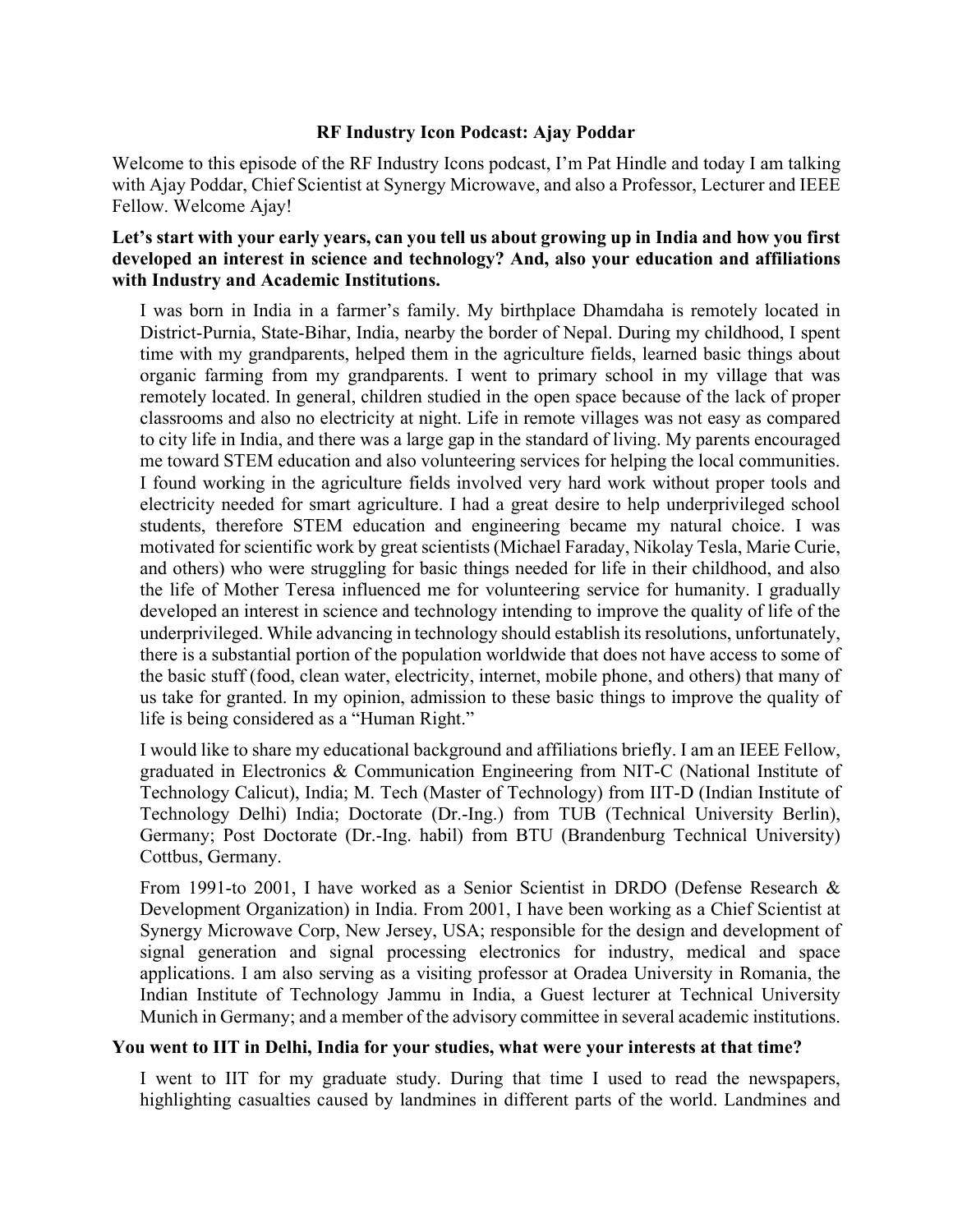explosive remnants of war victims occur in every region of the world, causing a large number of sufferers and injuries to both humans and animals. Landmines are rarely removed, and new mines are being laid under the soil and water in the region as and when conflict begins. Agrarians, wanderers, herders and animals are the ones who suffer most from the arbitrary use of landmines. Mine clearance practice is costly and also not free from fatalities. These issues led to my interest in studying electronic detection and know-how for accident-free disposal of mines. Microwave electronics, RADAR, Signal Generation and signal processing electronics are pre-requisite studies for the development of sensors for landmine detections. I was very lucky and fortunate to be supervised and guided by my honorable teacher Prof. (Ms.) Bharathi Bhat now retired from IIT Delhi, India. She was different, actively involved in mentoring the young generations; and her teaching helped many graduate students to gain deeper insights into the life cycle and understand electronics and microwave engineering to address the environmental and humanitarian issues. During my Graduate Engineering Program in IIT Delhi, she motivated me to focus on affordable Engineering Technology (biomedical electronics, RADAR, and wireless communication) for offsetting poverty and hunger and promoting clean water and sanitation, climate action, affordable and clean energy, human wellbeing, economic growth and responsible consumption and production. History has revealed that transformative technology improves the standard of living, progresses the quality of life, and stimulates coordination and agreement. However, new technologies also can undermine hope and destroy the ecosystem of our Planet Earth if not used appropriately. For example, increased levels of air and water pollution, energy consumption in terms of their production, and associated electronic waste cause issues of systematic long-term risk. The use of new technologies would be a good vehicle for sustainable development but they also raise thoughtprovoking questions.

#### **You worked at the Defense Research and Development Organization of India working on many scientific projects, including the design of a Ka- and X-band RADAR, what experiences did you have there and what was the most interesting project you worked on?**

Well, I have worked on several scientific projects at the Defense Research and Development Organization of India. As I said that my fundamental instinct was to learn science and technology and look for the opportunity to apply for the benefit of humanity. Historically, all the important science and engineering projects begin for military application at Defense Establishments and later applied for commercial applications. For example, Internet, the ARPANET was established by the Advanced Research Projects Agency (ARPA) of Unites States Department of Defense, building on the ideas of J. C. R. Licklider, Bob Taylor initiated the ARPANET project in 1966 to enable access to remote computers.

The opportunity of working on the RADAR projects helped me in designing the signal generation and signal processing electronics for Transmitter/Receiver modules for defense, industrial, aerospace and medical applications. The most interesting project was FM-CW RADAR-based sensors for several applications that include humanitarian applications. To name a few, 35/64/94 GHz Proximity Sensors Projects, RF MEMS, and MetaMobius coupled strips for antennas and resonator applications, and signal processing electronics.

## **For your Ph.D., you attended TUB in Germany – why did you decide to leave to go there instead of staying in India?**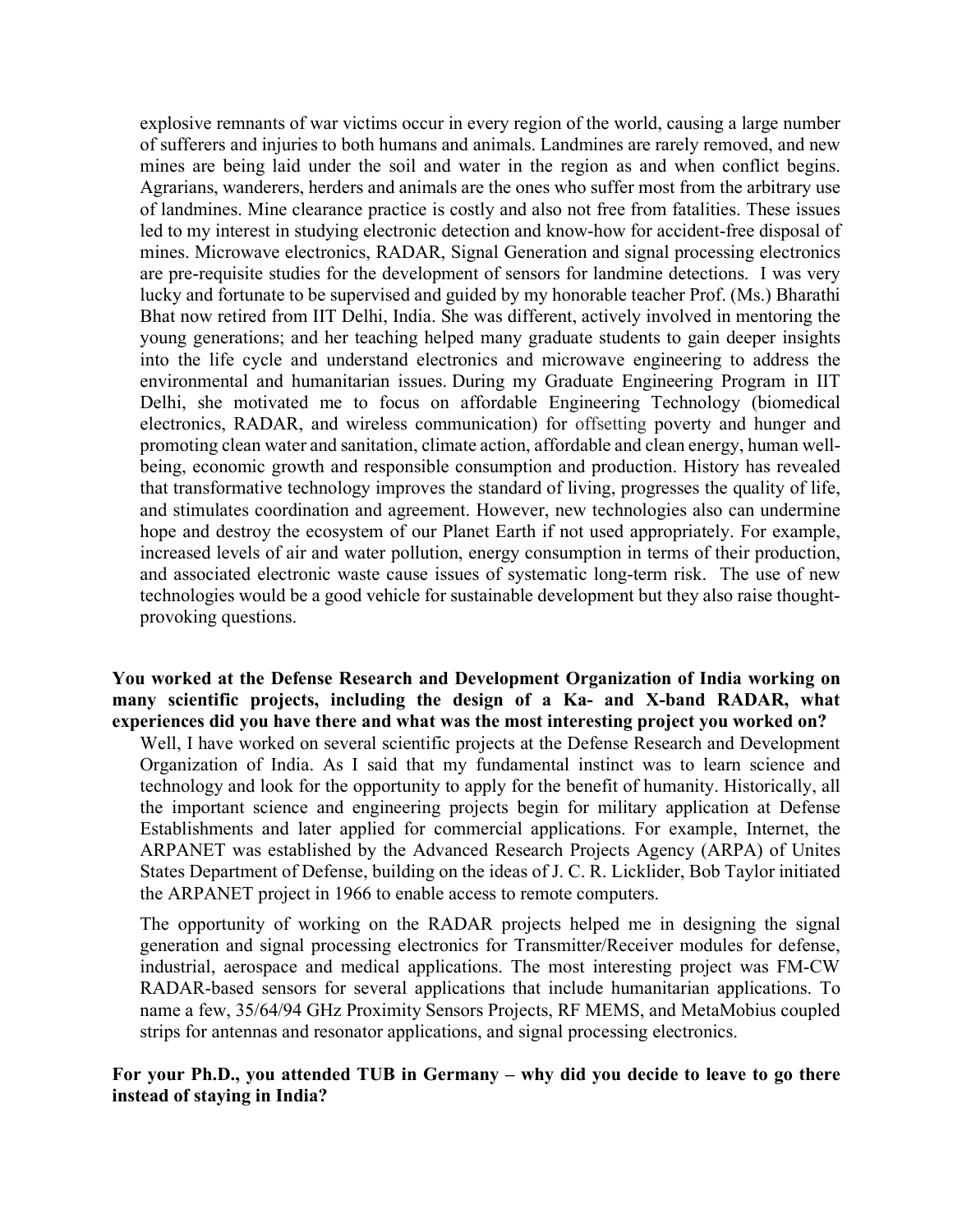During 1990, India was lacking foundry support for developing the integrated chip solutions for emerging RF MEMS technology and peripheral electronic modules to support technologydriven products. I left India for pursuing higher study and also the opportunity for working in a company that provides the freedom of research work not limited to commercial applications but also scientific contributions, targeting humanitarian applications.

## **Is there where you met Ulrich Rohde and how did you decide to come to the US and work at Synergy Microwave?**

I read Dr. Rohde's PLL Synthesizer book during my undergrad study 1986-1990 and was following his research areas on signal generation and signal processing electronics. If I remember correctly, Prof. D. Sundararajan convinced me to join Synergy Microwave. Prof. Sundararajan, Prof. Rohde, and I published several papers on Mobius-Strips and applications in signal generation and signal processing electronics. Sadly, Prof. Sundararajan passed away untimely in 2014, he is dearly missed. The scientific journey in Synergy Microwave has been very rewarding. Dr. Rohde and I have worked on several research projects that include DARPA and SBIR Projects in the last 20 plus years, published jointly 250 plus scientific papers in journals and international conferences, over two dozen patents, and co-authored three technical books, and five books are under contract with Wiley and other publishers.

# **You have done some revolutionary work at Synergy, the first that comes to mind is the Mobius metamaterial-inspired energy-efficient electronic circuits and Synergy recently released Mobius Coupled Dielectric Resonator Oscillators to the market as a result – what inspired you to research this area, and what advantages does this technology have for oscillators?**

My Post Doctorate research work was based on Mobius metamaterial-inspired energy-efficient electronic circuits for applications in signal generation and signal processing electronics. Dielectric Resonators (DRs), for example, exhibit a high quality (Q) factor and have been used in high spectral-purity signal sources at RF and microwave frequencies. However, the DR requires precise machining for fabrication, careful placement of the dielectric puck for optimal coupling, and involves manual mechanical tuning of the DR for desired frequency operation. The Mobius metamaterial-inspired Dielectric Resonator allows ease in fabrication, reduction in size, improved Figure of Merit (FOM), and low cost power-efficient signal source solutions. The Mobius metamaterial-inspired DROs developed by Synergy Microwave are used widely in military and commercial applications, including wireless LAN and other communications systems, test and measurement, electronic warfare, missile, radar and medical electronics.

The current and emerging markets demand high-performance tunable signal sources at X-band and Ka-band frequencies. I have worked on voltage-controlled oscillators with a wide tuning range and low phase noise which is needed to support 5G and IoT, with operating frequencies up to 60 GHz and more. The patented oscillator design using metamaterial to obtain high Q resonators and the use of the Mobius Loop as a way to tune the frequency has proven to be very effective as the frequency increases. More recently, my contributions on "metamaterial-Inspired Mobius Resonator loop, MIMO Antenna, RF MEMS Electronics, Opto-Electronics and Casimir force of interactions" are a consequence of my Doctorate research working with Dr. Ulrich Rohde-Synergy Microwave, Dr. Tatsuo Itoh-University of California, Los Angles (UCLA), Dr. Afshin Daryoush-Drexel University, and Dr. Shiban Koul-IIT Delhi. Dr. Rohde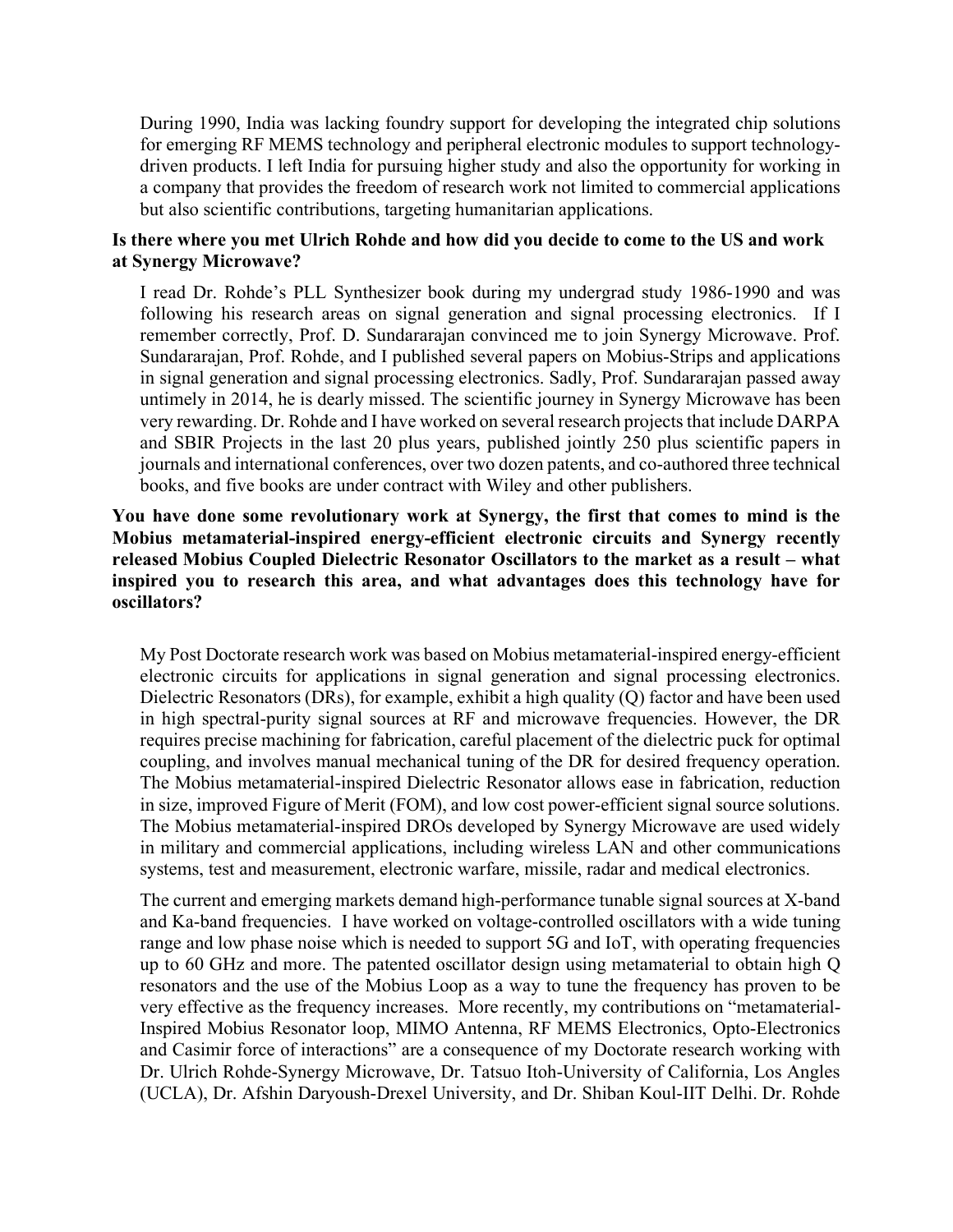and I worked on these new technologies for the applications in current and later generation electronics and communication systems. These state-of-the-art technologies are developed in collaboration with IIT Delhi, India; Drexel University, USA and UCLA, USA; and patented for securing the IP rights in favor of Synergy Microwave.

# **You also worked on electro-optical oscillators, how are those architected differently from traditional oscillators, and what advantages does that technology offer?**

Electro-Optical Oscillator offers significant advantages brought by photonics technology, such as high frequency, large bandwidth and immunity to electromagnetic interference. With the rapid development of low-loss optical fiber, high-quality-factor optical resonator cavity, and photonic integration technologies, integrated tunable mmWave electro-optical oscillator is feasible in a compact size and low power consumption. The operating frequency can be extended as high as 100 GHz, and these features are very promising, which otherwise was not possible with traditional microwave resonator oscillators. The technology offers reliable frequency sources for various practical applications, such as communication links, signal processing, RADAR, metrology, radio astronomy and reference clock distribution.

# **You also developed some very intriguing MEMS switch technologies, what work did you do in this area, and how does that benefit MEMS devices?**

Micro-Electromechanical-systems (MEMS) technology provides a greatly reduced footprint and lower insertion loss compared to electromechanical switches. Innovations in this area are enabling higher frequencies and broader bandwidths than previously possible. The research and development effort was to overcome the stiction issues of the MEMS contact switches and improve the reliability. The development effort targets the use of defective ground structure (DGS) with secondary switches and metamaterial-inspired capacitive contacts to improve MEMS switch performance into the 100+GHz range with lower insertion loss and greater isolation than previous designs. In addition, using the new patented design techniques, the reliability has been improved by designing a new configuration to take advantage of the repulsive Casimir forces to reduce stiction.

We have patented the technology, reported three part articles on this topic in Microwave Journal and e-book, part 1 reports on MEMS switch topologies including a new DGS and metamaterial-inspired capacitive contact MEMS switch; part 2 reports methods to reduce stiction effects in resistive contact MEMS switch, and part 3 discusses methods to reduce static friction (or stiction) effects in a capacitive contact MEMS switch for applications in modern electronic circuits and 5G communications.

# **You volunteer extensively in IEEE activities on the MTT-S AdCom, AP-S AdCom, Section Chair and Global Chair of AP-S Chapter Activity Committee, plus are involved in the IEEE SIGHT (Special Interest Group on Humanitarian Technology) and IEEE HAC (Humanitarian Activity Committee). Can you tell us about that work?**

During my initial career as a Scientist in DRDO, India from 1991-to 2001; I was fortunate to work for the honorable President of India Dr. Abdul Kalam, who was not only a great scientist, but a mentor, reformer and a noble person. Under his leadership in the role of Director of DRDO and Scientific Advisor to the Indian Government, Indian scientists developed many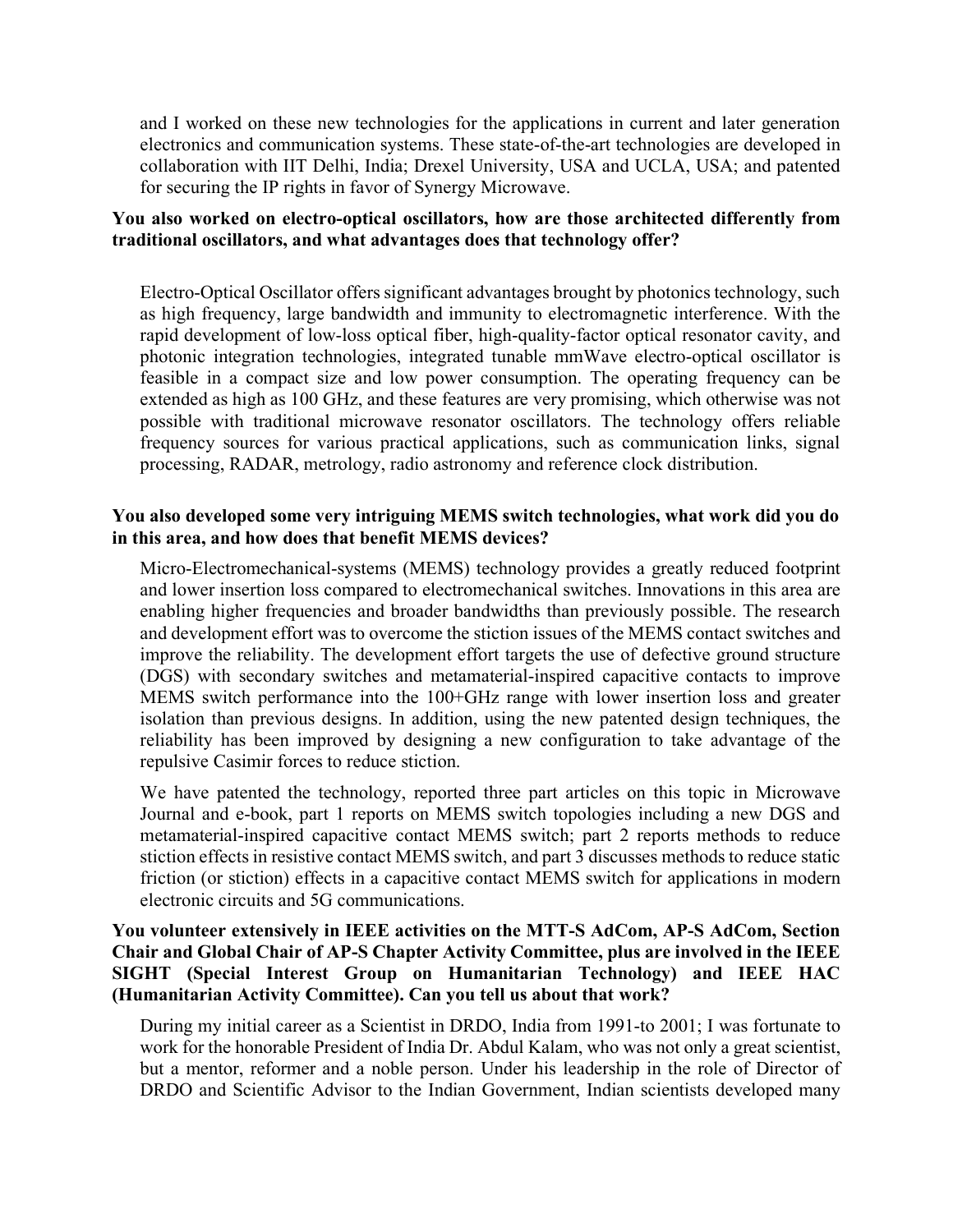successful projects on a limited budget and in record time. In addition to Defense Projects, Dr. Kalam was involved in many humanitarian technology projects, made untiring efforts to engage, collaborate and establish a partnership with industries, research establishments and academic institutions for affordable solutions. Dr. Kalam has encouraged me and many young scientists for joining IEEE for professional and volunteering activities. He passed away on July 27, 2015, but his guidance for advancing technology for humanity will remain in my consciousness forever. IEEE's tagline, "advancing technology for humanity," stimulates us to proceed in a direction to invent the technology and apply those to decipher basic needs found in the underserved regions of the world. IEEE is a truly global professional society with the intended goal to leverage engineering expertise and know-how toward promoting global development. I have served as an AdCom member of multiple IEEE societies, member and Chair of several IEEE global committees, including SIGHT (Special Interest Group on Humanitarian Technology) and HAC. I have been involved in humanitarian activities preceding the creation of IEEE SIGHT. Nevertheless, IEEE SIGHT offered me a global platform to transfigure know-how into sustainable humanitarian projects. This is a fundamental differentiation as equated to any other initiatives that eventually augment my volunteering services to the professional society. I have experienced and realized the empowerment of volunteerism, we are not perfect and have flaws, but each has our positive attributes that together can make a difference by contributing toward advancing technology for humanity. These volunteering services allowed me to serve members and the professional community worldwide. In my opinion, IEEE SIGHT/HAC Is a road map that enables volunteering forces to work together to arrive at a sustainable approach for advancing technology to make our planet a better place to live in for all of us. Additionally, attending underserved communities is a kind of deploying the prevailing technology to address humanitarian challenges and civic concerns. One can explore low cost affordable existing technology solutions to improve the quality of life; however, lack of mindfulness and monetary lucrativeness in these regions can slow down the dissemination of the existing expertise and know-how. To overcome this, continuing education and training programs for the local community can be effective if organized jointly with IEEE Local sections, UNESCO, UN and WHO.

#### **What future technologies are you most excited about and why?**

The current (5G) and later generation (6G plus) will enterprise the technological innovation and affordable engineering solutions to attain reliable connectivity worldwide. I am enthusiastic about some technologies (high frequency signal generation and signal processing electronics, network operating at the THz band with broader spectrum resources, artificial intelligence and machine learning, virtual reality and augmented reality, internet of things, blockchain, cybersecurity, CubeSats, sensors, edge computing, quantum computing, and MIMO networks), which will create more job opportunities. I am currently working on these technologies to fulfill the commercially viable solutions for 5G and emerging technology, also filed the patent applications: (1) Optoelectronic oscillator using monolithically integrated multi-quantum well Laser and Phase Modulator, (2) Conformal Antenna Module With 3D-Printed Radome, (3) Broadband metamaterial Enabled Electromagnetic Absorbers and Polarization Converters, (4) Tunable Bandpass Filter For Millimeter-Wave Signals, (5) Planar Multiband Frequency Selective Surfaces With Stable Filter Response, (6) 5G MIMO Antenna Array With Reduced Mutual Coupling, and (7) Microelectromechanical Switch With